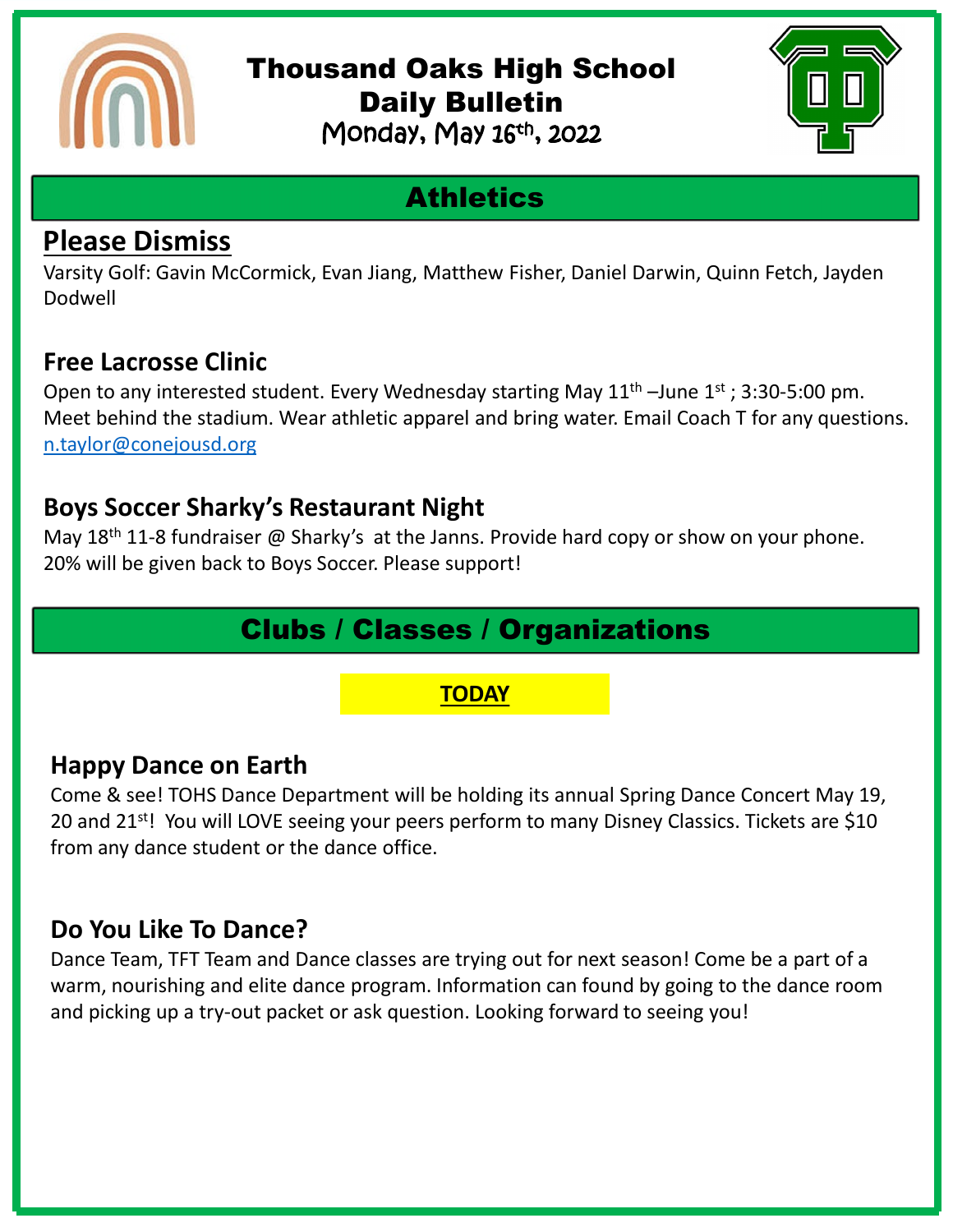

Thousand Oaks High School Daily Bulletin Monday, May 16th , 2022



# Clubs / Classes / Organizations

### **Senior Gram Candy Leis**

Congratulate the graduating seniors with a candy lei and personalized note from you! They will be sold for \$7 in the student store and online from April  $25^{th}$  – May  $25^{th}$ 

### **Jostens Cap + Gown and Senior Yard Signs**

Attention Seniors! On Wednesday, May  $18<sup>th</sup>$  please pick up your cap + gown, at the Student Store during nutrition, Lunch, and after 2:30. NOT DURING CLASS TIME!!!

#### **2022 Senior Picnic**

Wednesday, May 25<sup>th</sup> is Senior Picnic is at Vasa Park. Come enjoy yummy food, pool, waterslide, picnic games, obstacles course, double surf wave flip slide and dance in a foam wonderland. Start your Senior celebration with a great one and purchase your ticket at the student store for \$60.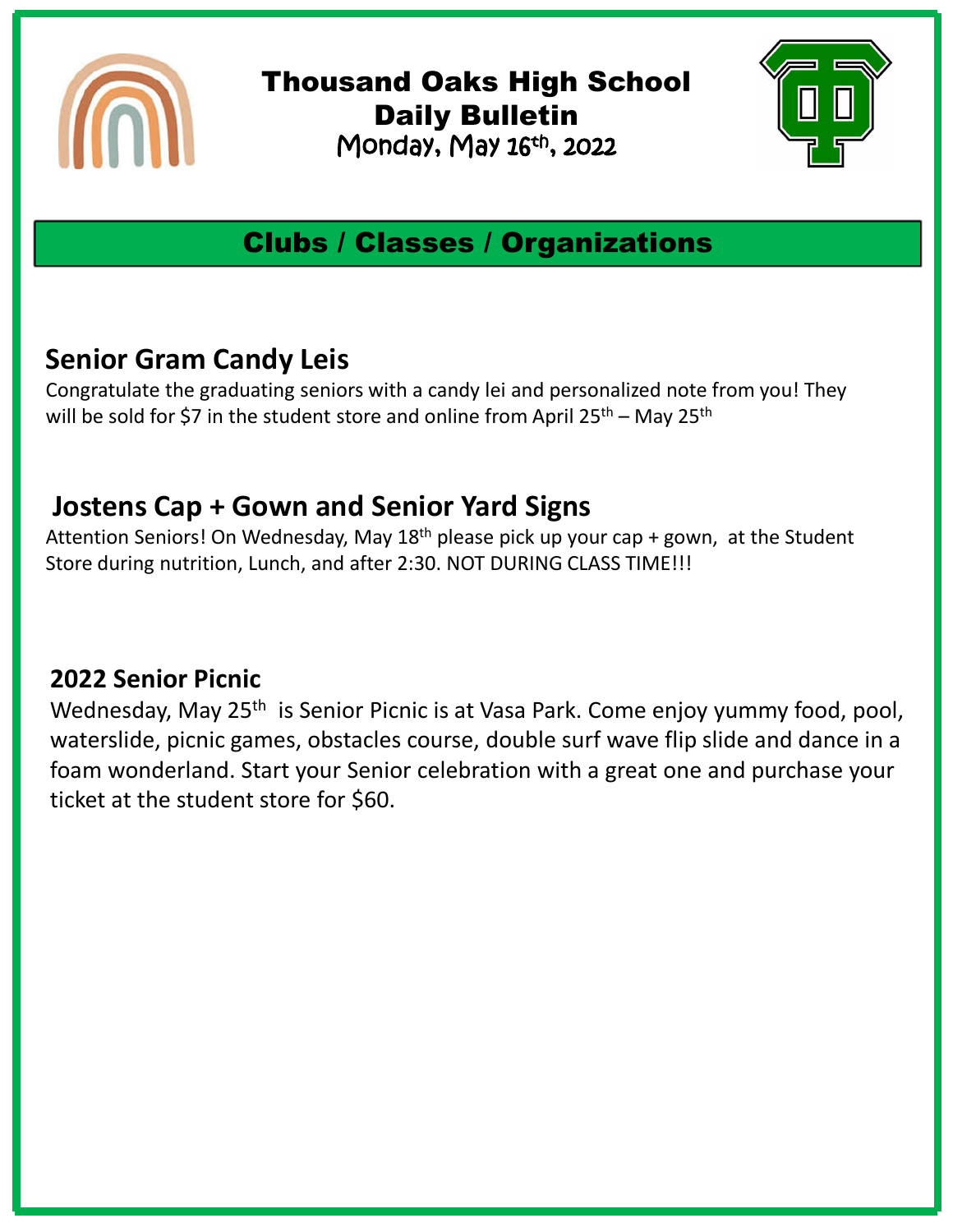

# Thousand Oaks High School Daily Bulletin

Monday, May 16th , 2022



### Career Education

**UPCOMING / ONGOING**

**Guest Speakers:**

All are welcome $\odot$  Majors students **ALL CAREER EXPLORATION MEETINGS ARE HELD DURING LUNCH** 



Email Mr. Harris with any question about Majors, **[dharris@conejousd.org](mailto:dharris@conejousd.org)** . Mr. Harris is located in the CCC.

#### **Join The Majors Program**

Majors Program enrollment for 2022-2023 is now open! Scan the QR Code on flyers posted through campus. Applications are also available in the CCC (D2).